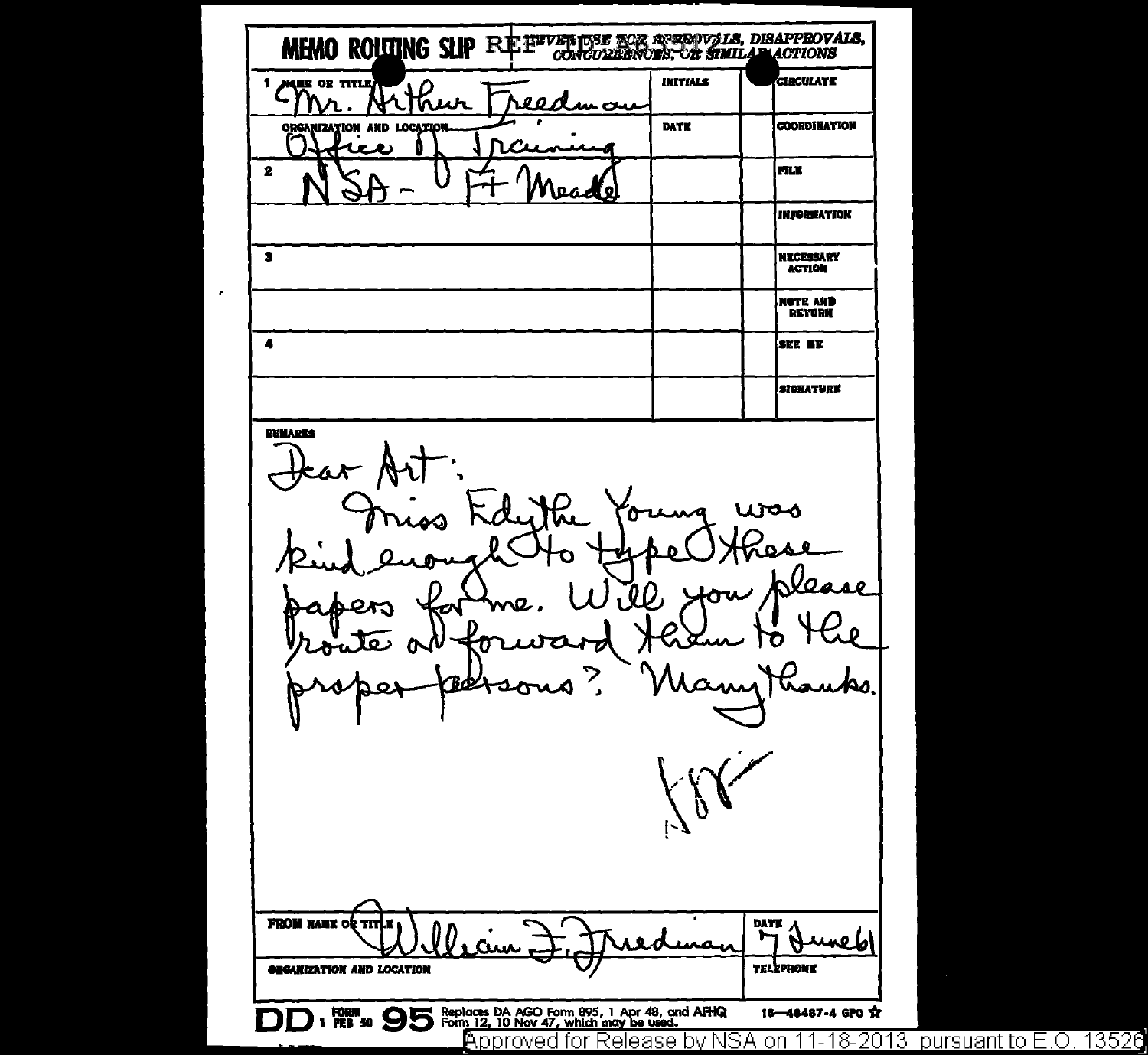|                                     |                  |                    |                            | DATE:                 |             |                                     |               |  |                  |  |  |
|-------------------------------------|------------------|--------------------|----------------------------|-----------------------|-------------|-------------------------------------|---------------|--|------------------|--|--|
| REE \$15:463512                     |                  |                    |                            |                       |             |                                     |               |  |                  |  |  |
| <b>INTERNAL</b>                     |                  |                    |                            |                       |             |                                     |               |  |                  |  |  |
| <b>ROUTING</b>                      |                  |                    |                            | <b>CLASSIFICATION</b> |             |                                     |               |  |                  |  |  |
|                                     | A- ACTION        |                    | <b>D-SIGNATURE</b>         |                       |             | <b>G-RETAIN</b>                     |               |  |                  |  |  |
|                                     | <b>B-COMMENT</b> |                    | <b>E-INITIAL &amp; RET</b> |                       |             | <b>H-FORWARD</b>                    |               |  |                  |  |  |
| <b>C-CONCURRENCE</b>                |                  |                    |                            | $F - FILE$            |             |                                     | <b>I-INFO</b> |  |                  |  |  |
| <b>ROUTE</b><br>то<br><b>SYMORD</b> |                  |                    |                            | DATE                  | <b>INIT</b> | <b>ROUTE</b><br>то<br><b>SYMORD</b> |               |  | <b>DATE INIT</b> |  |  |
|                                     |                  | DIR TYG            |                            |                       |             |                                     |               |  |                  |  |  |
|                                     |                  |                    |                            |                       |             |                                     |               |  |                  |  |  |
|                                     |                  | AD/TNC(A)          |                            |                       |             |                                     |               |  |                  |  |  |
|                                     |                  |                    |                            |                       |             |                                     |               |  |                  |  |  |
|                                     |                  | $AD \cdot TNG$ (O) |                            |                       |             |                                     |               |  |                  |  |  |
|                                     |                  | Mr Jackson         |                            |                       |             |                                     |               |  |                  |  |  |
|                                     |                  |                    |                            |                       |             |                                     |               |  |                  |  |  |
|                                     |                  | <b>TNG-03</b>      |                            |                       |             |                                     |               |  |                  |  |  |
|                                     |                  |                    |                            |                       |             |                                     |               |  |                  |  |  |
|                                     | <b>TNG 04</b>    |                    |                            |                       |             |                                     |               |  |                  |  |  |
|                                     |                  | $\overline{ING}$ 1 |                            |                       |             |                                     |               |  |                  |  |  |
|                                     |                  |                    |                            |                       |             |                                     |               |  |                  |  |  |
|                                     | <b>TNG</b> 2     |                    |                            |                       |             |                                     |               |  |                  |  |  |
|                                     |                  |                    |                            |                       |             |                                     |               |  |                  |  |  |
|                                     |                  | TNG 3              |                            |                       |             |                                     |               |  |                  |  |  |
|                                     |                  |                    |                            |                       |             |                                     |               |  |                  |  |  |
|                                     |                  | TNG 4              |                            |                       |             |                                     |               |  |                  |  |  |
|                                     | 3                | TNG.53             |                            |                       |             |                                     |               |  | ۰                |  |  |
|                                     |                  |                    |                            |                       |             |                                     |               |  |                  |  |  |
|                                     |                  |                    |                            |                       |             |                                     |               |  |                  |  |  |
|                                     |                  | MG <sub>5</sub>    |                            |                       |             |                                     |               |  |                  |  |  |
|                                     |                  |                    |                            |                       |             |                                     |               |  |                  |  |  |
|                                     |                  |                    |                            |                       |             |                                     |               |  |                  |  |  |

**REMARKS** 

**CLASSIFICATION** 

NSA FORM A3687(A) SEP 57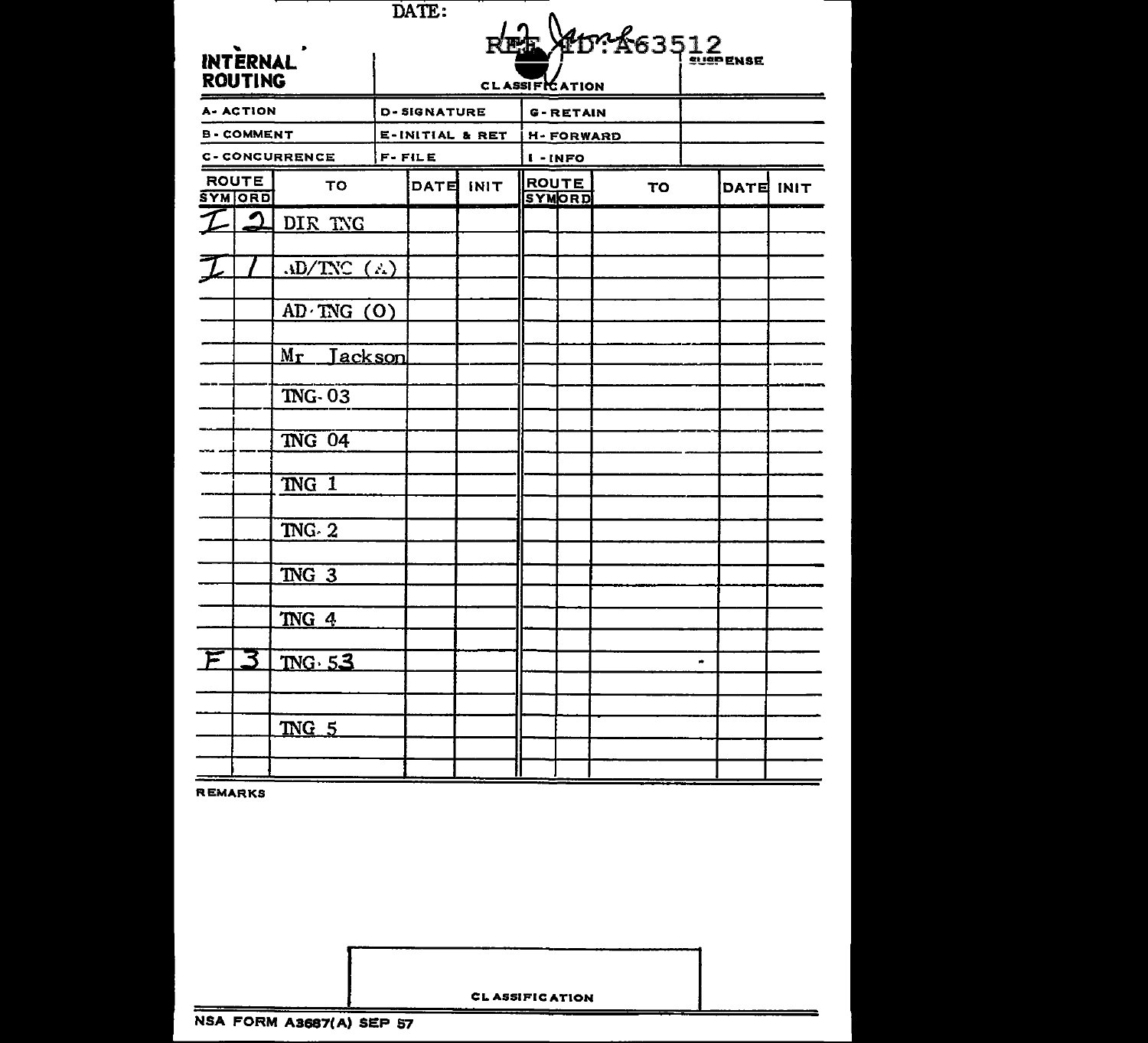## REF ID:A6351.

## WILLIAM F. FRIEDMAN

310 SECOND ST., SE WASHINGTON 3, D. C.

7 June 1961

Director National Security Agency Fort George G. Meade, Maryland Attention: Director of Training Services

Sir:

Reference is made to Contract No. DA18-119-sc-109. 267-LYN-58. entered into as of 1 May 1958 by and between the United States of America and the undersigned. In accordance with provisions of Article I, paragraph d, of said contract, I submit herewith, in Inclosure i. a report combining in a single report the fifth and aixth bi-monthly Progress Reports outlining progress of the work on the items called for by said contract.

Very truly yours.

WILLIAM F. FRIEDMAN

Inol: a/s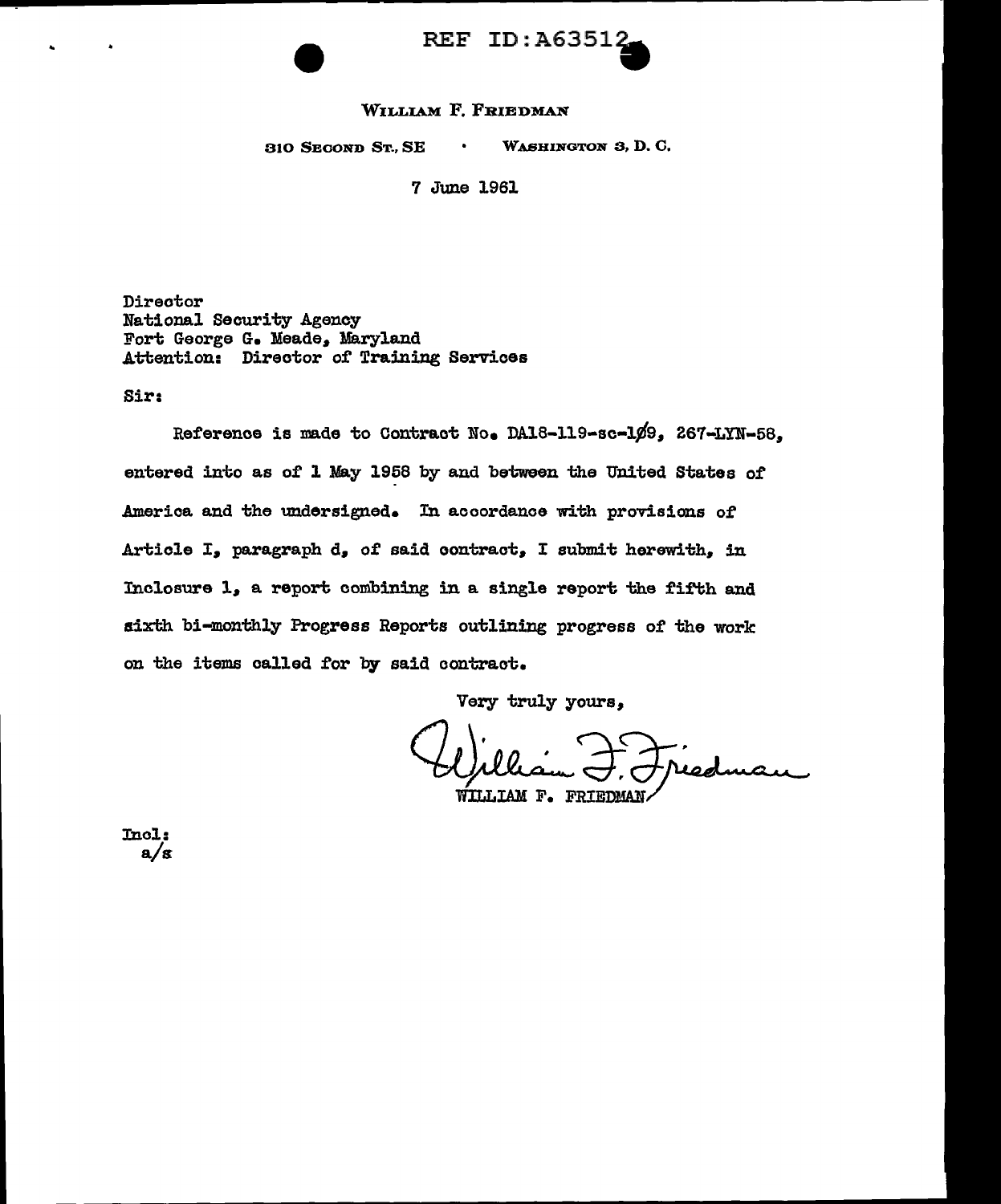## REF ID:A63512

## l. Progress on Project l of Article I. Paragraph a(l) of the contract.

a. The fourth of the series of six lectures has been completed and the final mss and accompanying materials have been turned over to the Office of Training Services. There have been many delays in the preparation and completion of this lecture. Some of these delays were occasioned by an informal agreement. to try. more or less as an experiment. to use this lecture in an issue of the NS.A Technical Journal before submitting the material for approval of the Director of Trainine; Services. (This lecture appears in Vol. VI. No. 1 of the Journal. pages  $25-76$ . which has just been distributed.) The agreement referred to was reached some months ago at a meeting between the contractor, and two members of NSA concerned with this project. Mr. Arthur Freedman. of the Office of Training Services. and Mr. Paul Friedmann. Executive Editor of the NSA Journal. The experimental arrangement to print these lectures in the NSA Technical Journal as soon as the mss of a lecture had been completed, and before being turned over as finished products to the Director of Training Services for approval. has proved to be too complicated and such an arrangement will not be repeated hereafter since it introduces delays which interfere with the prompt execution and completion of the contract. The Contractor nevertheless . wishes to make it clear that the cooperation of the Executive Editor of the NSA. Technical Journal has been most satisfactory.

b. The photographic and other work required for printing Lecture No. 4 was provided through the courtesy of Mr. Paul E. Neff, Assistant Director of NSA for Communications Security and services under his authority.

c. A second draft of Lecture No. 5 is now at hand and will be worked on as diligently as possible.